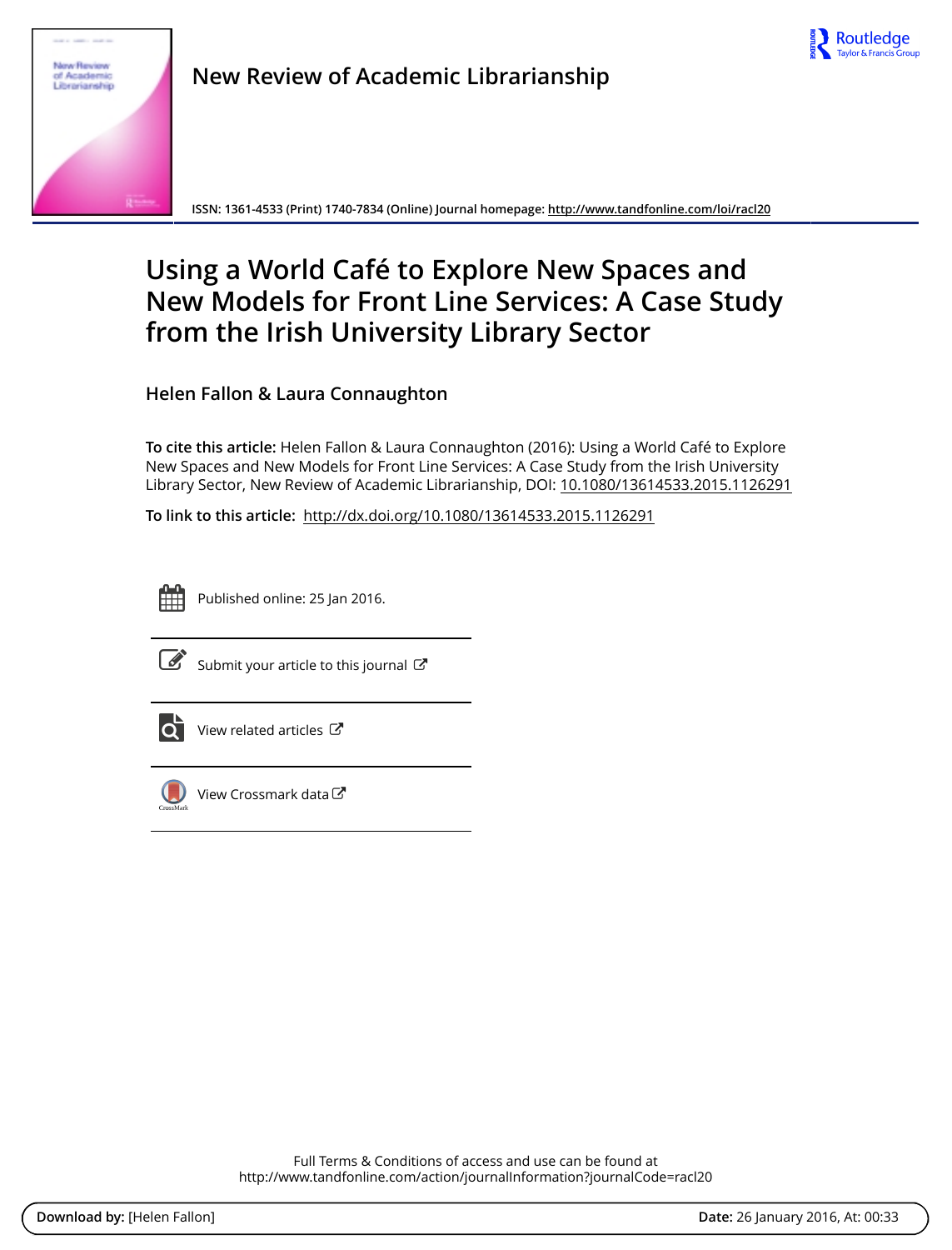

# Using a World Café to Explore New Spaces and New Models for Front Line Services: A Case Study from the Irish University Library Sector

Helen Fallon and Laura Connaughton

Maynooth University, Maynooth, County Kildare, Ireland

#### **ABSTRACT**

World Café, sometimes termed Knowledge Café, is now an established method of facilitating productive dialogue between a group or groups of people around an issue that matters to the group as a whole. Now a world movement, the methodology is straightforward and uses conversation as a key process to connect people, who may be from different organizations, age groups, cultures, continents, and so forth. Café conversations draw on the wisdom and creativity of the participants to explore issues of concern to them and to confront real life challenges. Following some background information and a brief review of the literature relating to the World Cafe, this article presents a case study of the application of the model to facilitate discussion and learning around a topic of common concern, frontline desk services, for 61 staff from 11 Irish academic libraries at Maynooth University (MU) Library in October 2015. This was part of a one-day staff development event: MU Library Innovation Day. The application of the World Café methodology is described. The results of the evaluation of the event are presented and discussed. Actions and outcomes are provided. Limitations of the case study are presented.

#### **KEYWORDS**

World Cafe; staff development; university libraries; ireland; frontline services

#### Introduction

The Maynooth University (MU) Library Word Café took part in a climate of cooperation that is very much a feature of the Irish Higher Education system. There are seven universities in the Republic of Ireland (RoI), 14 Institutes of Technology (IoTs) focusing on applied research and a number of other colleges that are under the responsibility of the Higher Education Authority (HEA). Following a period of expansion of the sector from the mid-nineties, the sharp downturn in the Irish economy in 2008 has resulted in the decrease of funding to the sector from approximately  $\epsilon$ 2 billion in 2009 to  $\epsilon$ 1.5 billion in 2014, a reduction of 25% (Ireland, Oireachtas Library and Research Service, 2014).

CONTACT Helen Fallon Helen.B.Fallon@nuim.ie Library, Maynooth University, Maynooth, County Kildare,

Ireland.

<sup>© 2016</sup> Taylor & Francis Group, LLC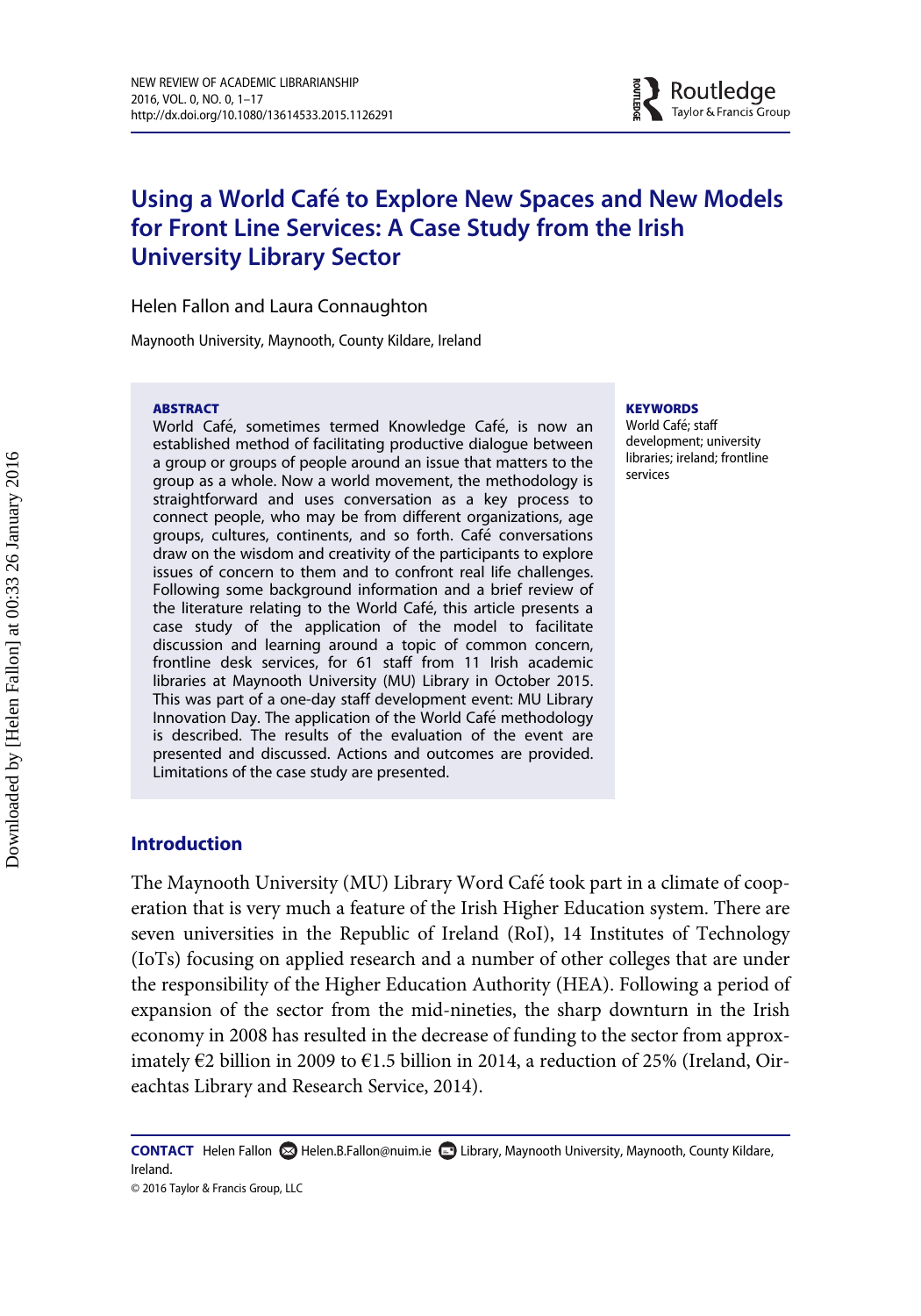#### 2  $\left(\bigcirc\right)$  H. FALLON AND L. CONNAUGHTON

Irish university libraries have a strong tradition of cooperation. The Consortium of National and University Libraries (CONUL) is a consortium of Ireland's main research libraries. Its mission is to develop and improve services in member libraries. CONUL has fostered a spirit of collaboration to develop services and realize greater value for money. It has established six sub-committees with membership from across its 13 member libraries to advance its mission. These are: regulatory affairs; collections, conservation and preservation; teaching and learning; digital services and infrastructure; research support and the staff training and development sub-committee, also known as Academic and National Library Training Cooperative (ANLTC). The ANLTC sub-committee has representation from all CONUL-member libraries. Each participating library organizes a course each year. Generally, this is a one-day program. Working as a cooperative, ANLTC has been in a position to offer courses that an individual library might not have sufficient numbers or funding to run.

In 2015, Maynooth University Library hosted MU Library Innovation Day as part of the ANLTC program. The theme of MU Library Innovation Day was New Spaces and New Models for Frontline Services. There were three main elements to the program: a tour of the new MU Library, short presentations on frontline services in CONUL-member libraries, and a Word Cafe. The World Cafe is the focus of this article. This is the first World Cafe event for staff from CONUL-member libraries. We (the two authors) opted to run a World Cafe as we had some familiarity with the model. We had used this method in our MU Library Organisational Review (Fallon & Bean, [2014\)](#page-15-0) and in the MU Library 2015 Library Strategic Planning process. We recognized that the ANLTC library group, with their diverse backgrounds, would have a vast range of skills, knowledge, and experience and we wanted to tap into that collective experience and knowledge.

…the World Cafe has been categorized as one of a new generation of participatory methods that attempt to achieve collective change by bringing all members or stakeholders of the system together in one place, using a highly structured process of movement to creative flexible and coevolving networks of conversation (Jorgenson & Steier, [2013,](#page-15-1) p. 393).

The World Cafe was developed by Juanita Brown and David Isaacs in 1995, when 24 business and academic leaders got together for a meeting at their California home (Brown & Isaacs, [2005](#page-14-0); Brown, Isaacs, & Tan, 2008; Brown, Isaacs, Margulies, & Warhaftig, [1999\)](#page-15-2). While waiting for the rain to stop, they gathered in small groups around tables and began to explore the issues that had brought them together, recording their insights with markers on paper tablecloths. People moved between tables; ideas and insights circulated and were explored in different groups. They found this enriched the conversation, generating creative ideas and learning together in a more engaging and participative way than in traditional meetings. Harvesting the notes from the paper tablecloths, they noticed emerging patterns in their conversations and this generated more ideas.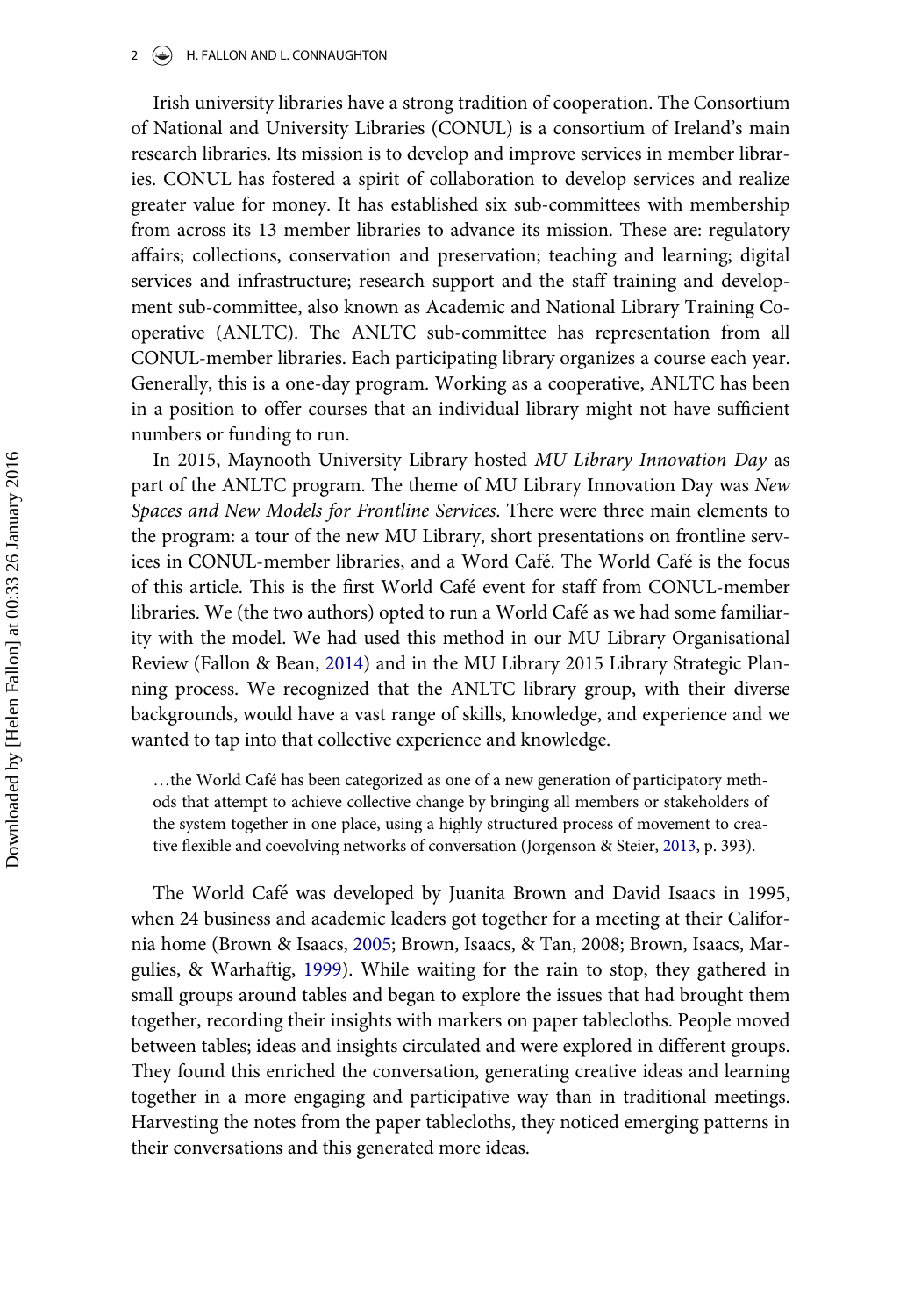The method has seven core design principles:

- It must have a clear purpose
- It must be hosted in a hospitable space
- It must explore questions that matter to participants
- Everybody's contribution is encouraged and valued
- It connects diverse viewpoints
- People listen together for insights and discoveries
- Participants share collective discoveries (adapted from Brown & Isaacs, [2005,](#page-14-0) p. 40)

Following a review of the literature, the article goes on to describe and evaluate the MU Library World Cafe.

#### Literature review

The World Cafe website [\(www.theworldcafe.com](http://www.theworldcafe.com)) offers a range of documentation on the World Cafe method, including links to a number of articles from professional journals. While the World Cafe formally developed as a methodology for creative dialogue in 1995 (Brown & Isaacs, [2005](#page-14-0); Schieffer, Isaacs, & Gyllenpalm, [2004\)](#page-15-3), the concept of using dialogue to facilitate the growth of people and organi-zations, which underpins the World Café concept is not new. Senge [\(1990](#page-15-4)) suggests that dialogue fosters organizational learning noting that dialogue was revered as a method of learning by the ancient Greeks and practiced by the American Indians, but is much less valued in today's world. He suggests that dialogue between groups creates a trust leading to a deeper understanding of different points of view. This dialogue creates a "larger pool of meaning" accessible to the group. Because it is grounded in reflection and inquiry skills, this "larger pool of meaning" is likely to be more reliable and less dependent on particulars of circumstance, such as the chemistry among team members (Senge, [1990,](#page-15-4) p. 249).

World Cafe has been used by diverse groups and organizations and adapted to the circumstances of participants. Hovath ([2005\)](#page-15-5) describes how the World Cafe was used by over seven hundred people in Saudi Aramco, Saudi Arabia's national oil company. The cafe was hosted in an aviation hangar, which was transformed by Arabian carpets into a hospitable space; the carpets also served to muffle sound. As a method it helped bridge organizational hierarchies and built on Arab society's historical tradition of hospitality and conversation.

I've discovered that the Café concept strikes a familiar cord, not only with Saudi Arabs but with the many other cultures that are represented in the company. Whether people are Egyptian, Turkish, Malaysian, American, or Korean, they all have cultural traditions of sitting down together in a social setting to discuss their hopes and dreams for the future (Hovath, [2005,](#page-15-5) p. 72).

A comparative study of World Cafe and Large Group Facilitation (LGF) in an educational institution in Oman found the World Cafe superior in enhancing the knowledge and understanding of participants (Fullarton & Palermo, [2008](#page-15-6)).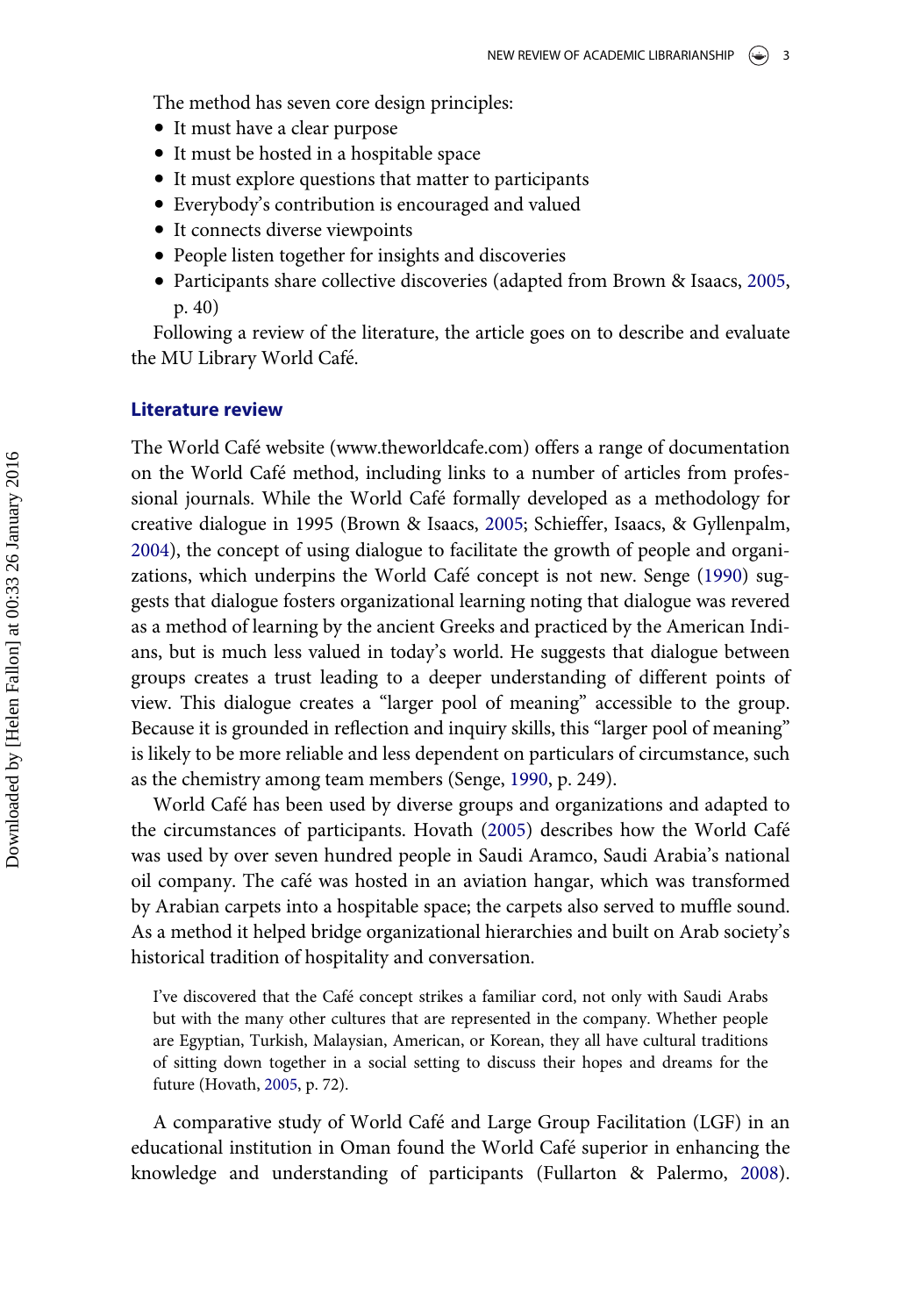#### $4 \quad (*)$  H. FALLON AND L. CONNAUGHTON

Jorgenson and Steier [\(2013](#page-15-1)) explored World Café at the Museum of Science and Industry (MOSI) in Tampa, Florida, which has used the World Cafe extensively with different groups, including board and staff meetings, meetings with local community and for the planning and design of exhibitions. They analyzed two MOSI World Cafe events in the context of the World Cafe as a frame for "designed conversational processes" (Jorgenson & Steier, [2013,](#page-15-1) p. 400).

World Café conversations focused on safety risks in a series of World Cafés involving more than 50,000 people in manufacturing plants globally. Significant progress was made with accident rates dropping by 33 percent internationally. This improvement was maintained in plants where the safety conversations continued (Hurley & Brown, 2006). They suggest that if leaders see their organizations as a web of conversation and facilitate conversations around questions that matter, they can tap into the collective intelligence and guide action to the fulfilment of shared goals and effect change. They describe this as "conversational leadership" (Hurley & Brown, 2006, p. 5).

Fouché and Light ([2010\)](#page-15-7) define the World Café as "an imaginative methodological approach" (p. 45) in their article on "Cafe Hear and Now" hosted in Auckland in 2006 and 2007. This was part of a bigger project that explored social work research and aimed to help develop a culture of enquiry among social workers. Participants found the World Cafe a useful forum for exploring their roles as practitioner researchers and identifying the workplace supports they needed in their research role. "Cafe Hear and Now provided a new experience in research-related activity and therefore mediated a different perception of knowledge generation" (Fouche & Light, [2010](#page-15-7), p. 42).

Ritch and Brennan ([2010\)](#page-15-8) explore a World Cafe used by the Centre for the Older Person's Agenda (COPA) at Queen Margaret University (QMU) in Edinburgh as a way to encourage dialogue among older people about their financial needs. Prior to the World Cafe, participants were asked to fill out a questionnaire regarding banking issues and equity release products. This initiated conversations on the topic and was a pre-cursor to the event itself. The model was well received and was also successful in "providing data for the research project with the bonus that participants enjoyed the event" (Ritch & Brennan, [2010](#page-15-8), p. 410). It was also agreed that the World Cafe format was a suitable environment to discuss sensitive matters such as banking and also the testing of financial products.

Burke and Sheldon ([2010\)](#page-15-9) report on a study of a World Cafe for Bassetlaw Community Health (BCH) workers organized to create a service development/ enhancement plan. Staff appreciated being included in an opportunity to influence service developments in their area; additionally they felt their input was valued greatly. Staff gave feedback on the process itself, noting what had gone well, suggesting improvements, and articulating any concerns they had. The group devised six areas for a "service development action plan" (Burke & Sheldon, [2010,](#page-15-9) p. 19) as an outcome of the event.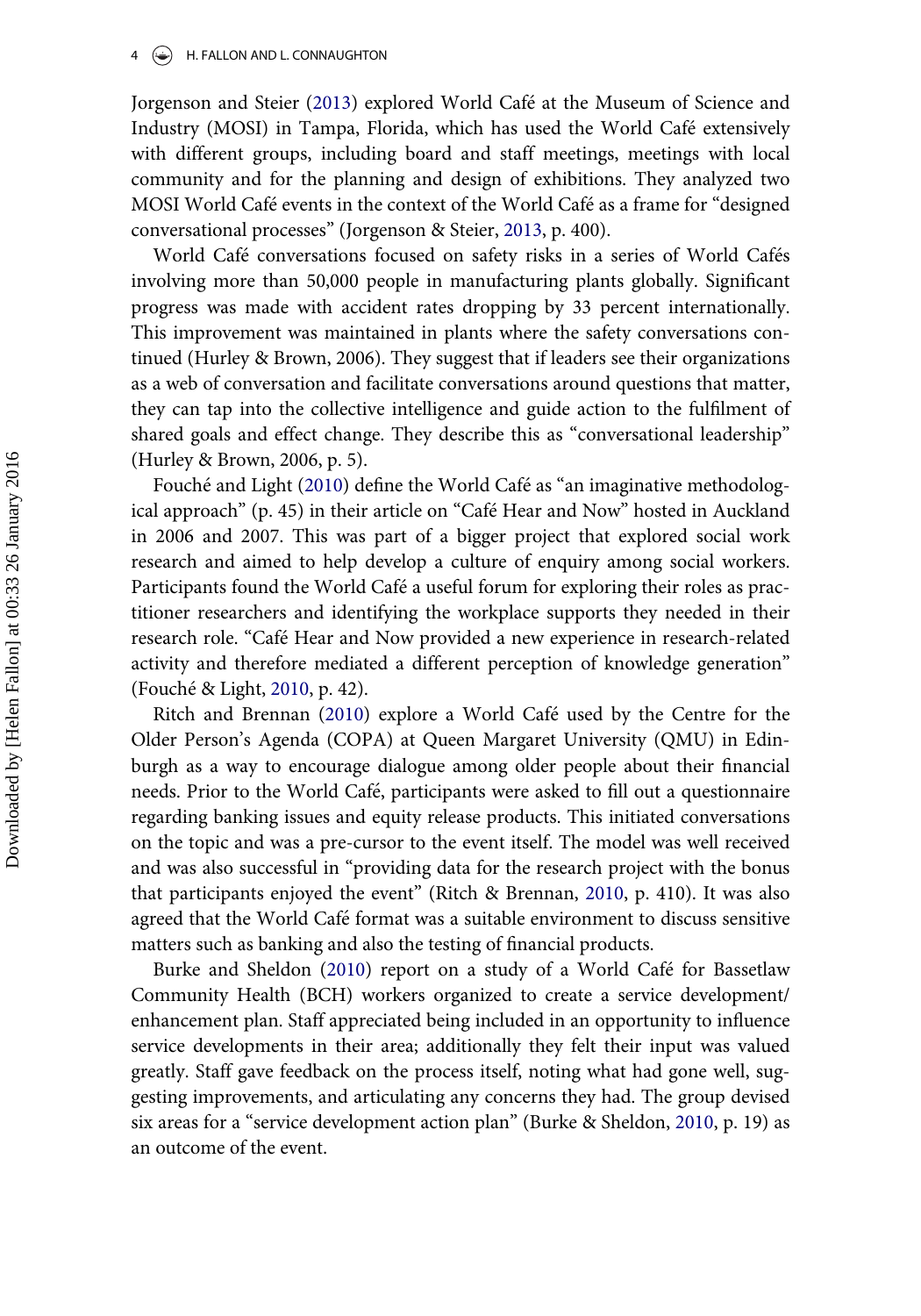The Well London Experience organized forty World Cafés as a means to promote "The Well London Programme," a program designed and implemented to improve the health and well-being of people living in deprived areas of London (Sheridan, Adams-Eaton, Trimble, Renton, & Bertotti, [2010](#page-15-10)). Community engagement was a vital ingredient for the success of this scheme and that is why the World Cafe format was used. The cafes were called "Community Cafes." Challenges included the large numbers attending, difficulty in finding appropriate venues, engaging all sectors in the community, and selecting co-hosts. However, they found the benefits outweighed the challenges and the level of engagement ensured they delved into "deep rooted issues" (Sheridan et al., [2010,](#page-15-10) p. 48), as well as general concerns. They concluded that the participative community engagement helped to bring important improvements in community understanding of health issues as well as equipping communities with the knowledge to improve aspects of their own health and well-being.

The World Cafe has been used to develop business and organizational strategy and learning. In a study of a Norwegian bank and a Swedish municipal authority, Thunberg [\(2011](#page-15-11)) examined how dialog seminars and Cafe dialogs contributed to developing reflective and organizational learning. Although the dialog seminars were more formally organized than the Cafes, the goal of both was to provide a free space for reflection in a relaxed atmosphere. The bank and the municipal authority had different goals and organized their cafés in different ways, with the municipal authority focusing on communication, while the bank focused on operational matters. Although Thunberg noted that the process was very time consuming, he found everybody was more motivated by the open communication and the freedom to comment in the World Cafe conversations and this gave them a better sense of ownership of organizational decisions.

#### MU world cafe event

There are certain roles in a World Café and in the MU World Café, these were assigned as follows: the Café conveners were the two authors of this article whose role was to invite the people to participate. We did this through the established framework of the Academic and National Library Training Cooperative (ANLTC). The two authors also took on the role of design team whose responsibility it is to design, implement, and organize the World Cafe. Table hosts are members of the group who remain at tables welcoming new arrivals for each round of conversation. Our table hosts were representatives from each of the participating institutions. The members/participants were the 61 staff from the 11 participating ANLTC libraries.

This article now presents the application of the World Café model to facilitate discussion among staff from the 11 Irish University Libraries. The seven core design principles are used as a framework for the case study.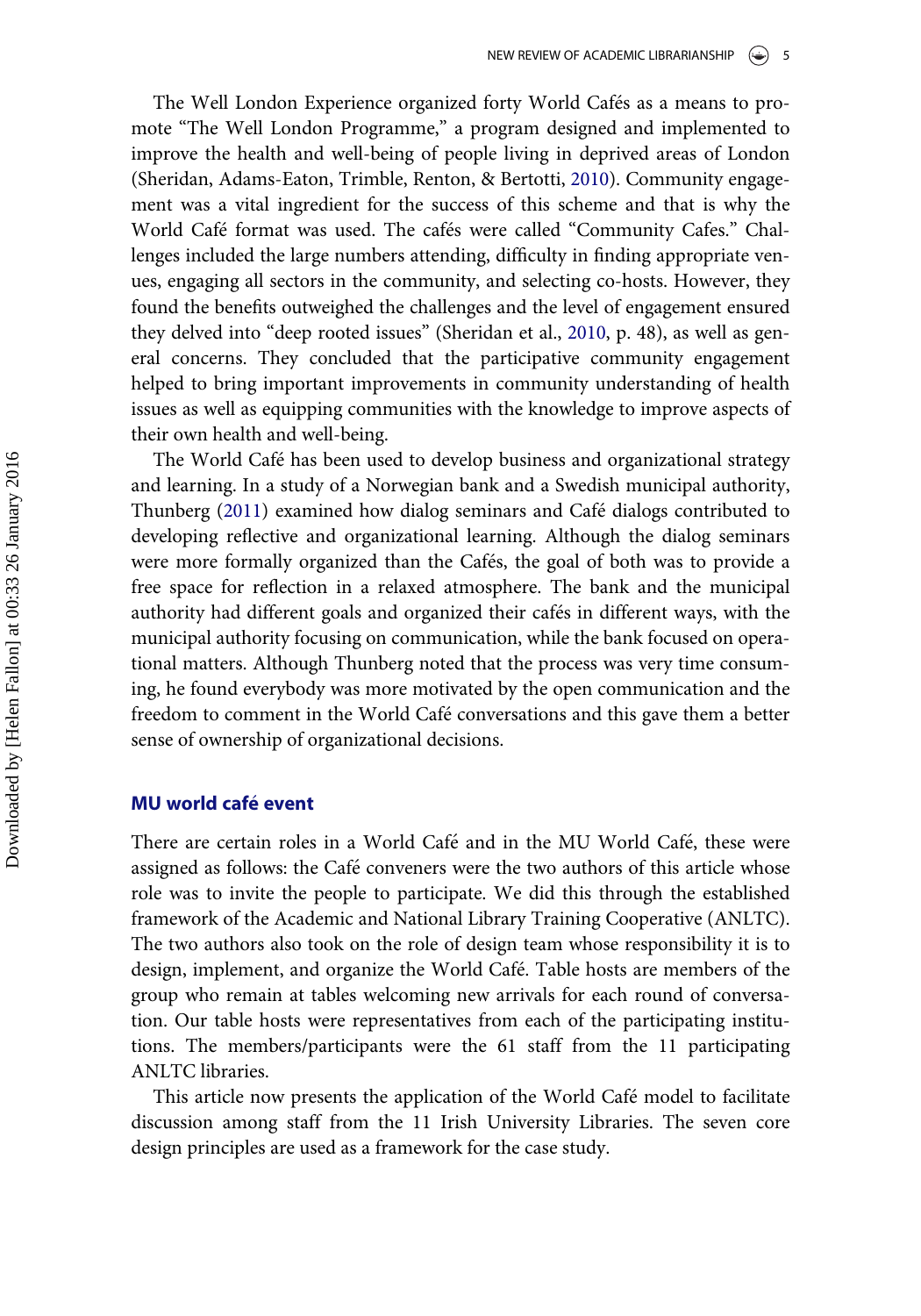6  $\left(\bigcirc\right)$  H. FALLON AND L. CONNAUGHTON

## Core design principle one: It must have a context/purpose

The MU World Café, hosted in October 2015, was part of an "Innovation Day." The theme for the day was "New Spaces and New Models for Frontline Services." This theme was selected by the ANLTC committee, which includes one of the authors of this article. It was deemed to be topical as there have has been significant changes in frontline services including the move to self-service and the provision of IT services alongside traditional library services. From the outset participants knew they would be participating in a World Cafe as part of the Innovation Day Programme. They approached it enthusiastically.

A variety of staffing grades were represented by the 61 participants, the majority being library assistants who have direct responsibility for service desks.

The day was structured in three parts. Following a tour of the new MU Library, a representative from each of the 11 libraries made a short presentation outlining the frontline service model in their home institution. This set the scene for the World Café that followed. It also gave a number of people their first opportunity to present to a large group of people, fulfilling broader ANLTC staff training objectives.

Prior to the World Café table hosts were identified from six of the participating institutions. It was emphasized that they were participants as well as table hosts. They were supplied with guidelines on the role of the table host by e-mail prior to the event. These guidelines were from the World Café website [\(www.theworldcafe.](http://www.theworldcafe.org) [org](http://www.theworldcafe.org)) and explain the role of the table host, which is not that of a facilitator in the traditional sense, rather someone who welcomes new people to the table, briefly summarizes the previous discussion and ensures everyone gets an opportunity to contribute in whatever way they wish.

#### Core design principle two: It must be in a hospitable space

A significant part of our preparation was the physical space. A large room in our recently completed extension was used. This room is generally used by students as a "Flexible Learning Room." We set out the tables with paper tablecloths, some small vases of flowers, bowls of chocolates, and lots of pens, markers, post-its and pencils. In the World Cafe participants are encouraged to write/draw/doodle on the paper tablecloths. Giving people the opportunity to express themselves through drawing recognizes that people communicate differently and have different learning styles.

Posters and other materials are available to reproduce from the World Café website (World Café, 2015). While these posters convey key messages relating to the cafe, they are similar to artwork that might be found in a traditional cafe and alongside the flowers and chocolates, they add to the café ambience.

We printed posters and placed them in prominent places in the room. They were both visually engaging and a useful reminder to participants of the principles. We displayed the World Café guidelines (World Café, 2015) on a TV screen at the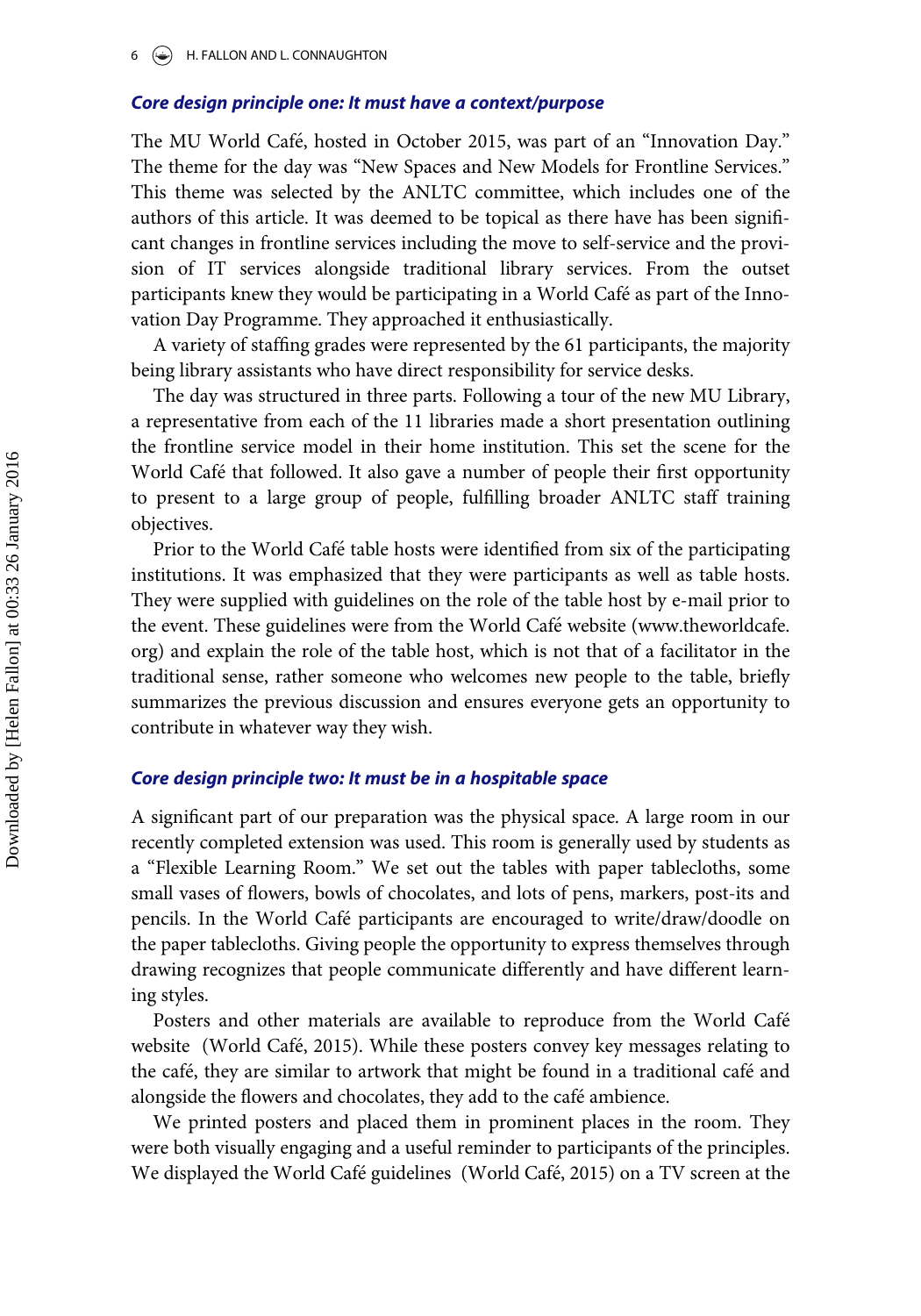top of the room. We placed the World Café menu (World Café, 2015), alongside a printout of the World Café guidelines, on each table.

The Café followed a very sociable buffet lunch, where people had an opportunity to interact further with new colleagues. This hospitality is very much part of the World Cafe concept.

#### Core design principle three: It must explore questions that matter

The conversation in a Word Cafe centers on questions. The question(s) used is the key to the process, with the focus on discovery through exploring powerful questions rather than finding immediate answers. People learn together with everybody having an equal opportunity to contribute to the conversation. Questions need to be worded in a positive manner and be relatively open in order to elicit real discussion. Two to three questions are generally the maximum used. Vogt [\(2005](#page-16-0), p. 165) provides the following requirements for a café question:

It is simple and clear; it is thought provoking; it generates energy; it focuses inquiry; it surfaces assumptions; it opens new possibilities (Brown & Isaacs, [2005,](#page-14-0) p. 165)

We spent some time deliberating on questions, as we knew this was fundamental to the success of the Café and that the Café question(s) should be shaped in such a way that everyone could contribute.

We selected two questions for discussion:

- Frontline services present challenges and opportunities.
- What are they?
- What do we need to ensure a consistently high quality frontline service?

#### Core design principe four: Everybody's contribution matters

During a World Cafe participants move from table to table, contributing to a number of conversations (generally no less than three) around the same question, with different people. Through evolving rounds of dialogue, ideas merge and are reshaped, connections and patterns are established, and new perspectives emerge. People learn together with everybody having an equal opportunity to contribute to the conversation.

It is suggested that a group of 12 or more is needed for a World Café and a minimum time of 90 minutes (Brown & Issacs, [2005](#page-14-0)). In the MU World Cafe, there were 61 participants across six tables with 9/10 people at each at any given time, including the hosts. While we had hoped that participants would participate in three sets of conversations, each 20 minutes long, due to delays in buses getting to MU, the event ran behind schedule, and we had to limit to two rounds of conversations. Before we began the discussion, we set the context, explaining both the context and the methodology.

Once underway there was very lively dialogue with everyone participating in different ways, talking, writing, drawing, and listening. The Cafe host shared key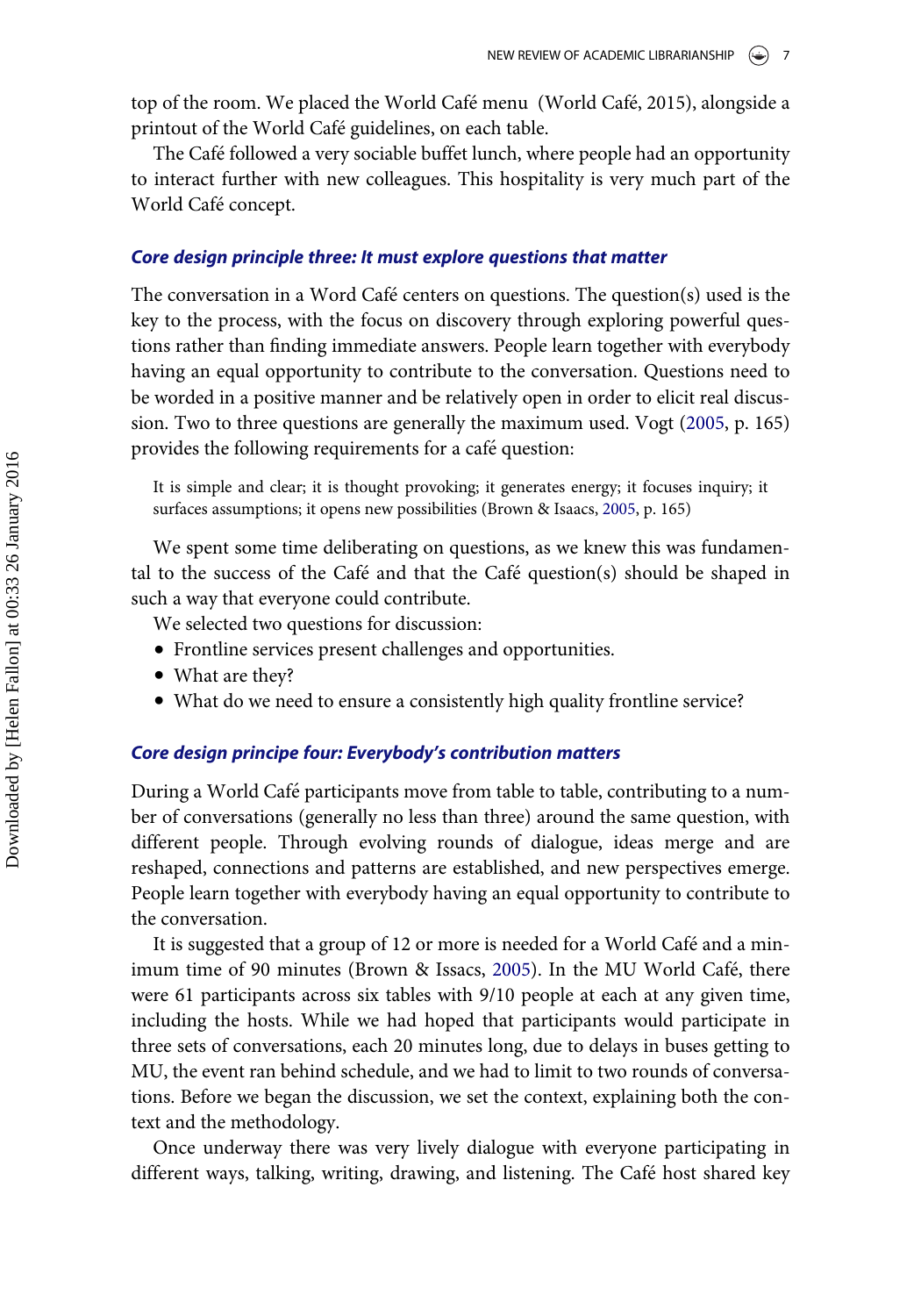insights from the first conversation with the second group and encouraged people to participate and to write or draw new ideas/connections throughout the conversation.

#### Core design principle five: It connects diverse viewpoints

At the outset, we emphasized it was important that people were not at a table with a significant number of work colleagues. We recognized that having representatives from 11 institutions offered opportunities to hear about different approaches to frontline services. The interactive nature of the cafe allowed library staff from the different libraries to make connections that are likely to last into the future. Networks are often regarded as a means of overcoming resource constraints (Benson-Rea & Wilson, [2003](#page-14-1)). Some of the discussion in the World Cafe related to possible short-term job swops between institutions, similar to the Library Ireland Week Job Swop Initiative (Gardiner, [2013](#page-15-12)).

#### Core design principle six: People listen together for insights and discoveries

As café hosts we encouraged reflective listening and nonjudgmental consideration of everyone's contribution. Some cafes use music or interludes of poetry to create a reflective tone (Carlmark, [2005](#page-15-13)). Time constraints and the fact that we were using a room without soundproofing meant this was not an option. In the future we would like to explore methods for deeper levels of listening in this context.

#### Core design principle seven: Participants share collective discoveries

The final 20 minutes was an open session, which is termed "Town Hall" feedback. This was an open discussion on the feedback on both Cafe questions. Because of time constraints, the two authors subsequently summarized feedback and made available the key discussion points—as well as challenges and opportunities—to all participants via e-mail two weeks after the World Cafe. A member of staff from Maynooth University, who also participated in the World Cafe, took photos throughout the event: people, tablecloths, and post-its. This was subsequently made into a collage for dissemination among all participants. These photos were collated into a video slideshow and circulated to all participants.

#### Methodology

The World Cafe was the third part in a one-day program. At the end of the event, participants were given an evaluation form that related to all aspects of the day: the tour of the new library, the short presentations on frontline services in each Library, and the World Cafe. This is a standard ANLTC form for evaluating all ANLTC courses (see Appendix A). The standard evaluation form has four open questions:

- Which part of the day did you find most useful?
- Which part of the day did you find least useful?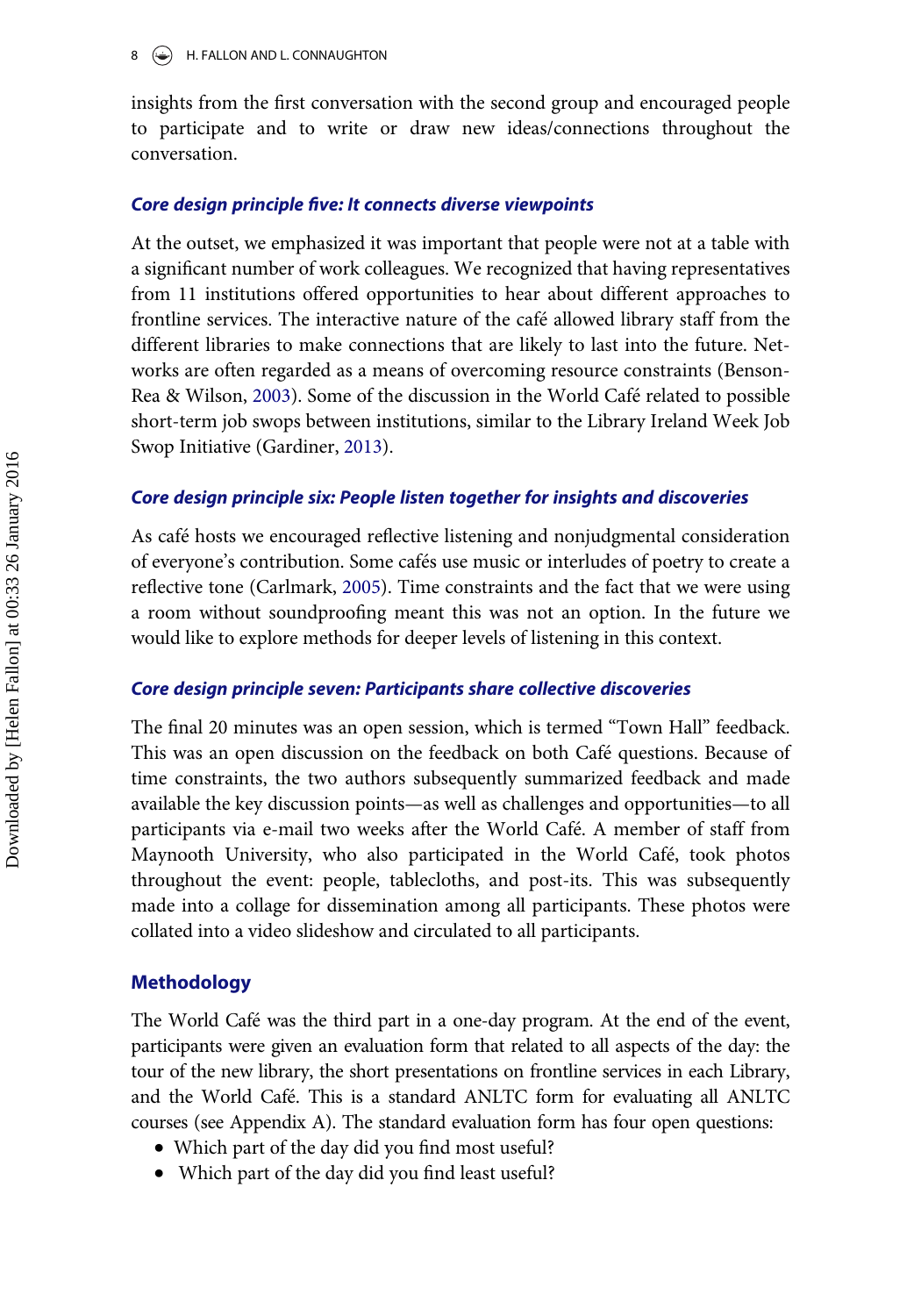- Have you any suggestions for improvements to the course?
- What other activities would you like ANLTC to offer?

We added two further questions which related specifically to the World Café:

Is this the first time you have participated in a World Cafe event? If no, give details. Would you consider taking part in a World Cafe in the future?

We also gathered a wide range of data from the "Town Hall" feedback, tablecloth notes, post-it notes, and photographs.

At the outset, people were told that one member of MU library staff, a member of the frontline service team, would take photographs of the event, including the tablecloths and the participants engaged in dialogue and these would be circulated to all participants and the ANLTC committee. The photographs were compiled into a video collage using the Fotor [\(www.fotor.com](http://www.fotor.com)) free online software. The staff member used music composed by his daughter, a professional musician, as a backdrop to the vibrant stream of images. This recording and a collage of images of individual speakers was circulated to all participants and the ANLTC committee. As well as a useful memento of a very interesting and enjoyable day, we hoped the images would give ANLTC representatives a flavor of the World Café methodology and encourage them to consider it as a method for engagement in their libraries.

The compilation of the data was time consuming but worthwhile and writing on the tablecloths and post-its underpinned the key emerging issues documented later in this article. Much of the writing was in the form of individual words and short comments (e.g., religious awareness, footfall, eye contact with client, mentors, identify stress in students, clarify training needs, and upskill accordingly).

We listed all the individual words and sentences initially, and then grouped them into related areas. Because we were co-chairing the Café, and had moved around the room, where individual words were given, we generally understood the context (e.g., mentors) was a suggestion that more experienced staff might mentor newer staff, in a more formal manner than is now the case in most libraries. We then distilled the emerging areas into eight key areas, later reducing this to five. The feedback from the tablecloths and post-its was possibly the most useful data in terms of concerns around frontline services, as the feedback from the evaluation form related more to the organization and administration of the event and the participants' experience of the World Cafe as a process. While this was very useful and reinforced the value of the methodology, it did not feed into potential action around frontline service provision.

There was not a significant amount of doodling/drawing on the tablecloths, a process which has notable benefits (Kelly, [2013](#page-15-14)). Perhaps time constraints curtailed the diversity of ways participants communicated. One image depicted a building being held up by frontline staff, which clearly illustrated the artist's perception of frontline services underpinning the total library service.

The post-its and tablecloths represented feedback from the group (61) as a whole, while the evaluation form was restricted to those who opted to complete it (30).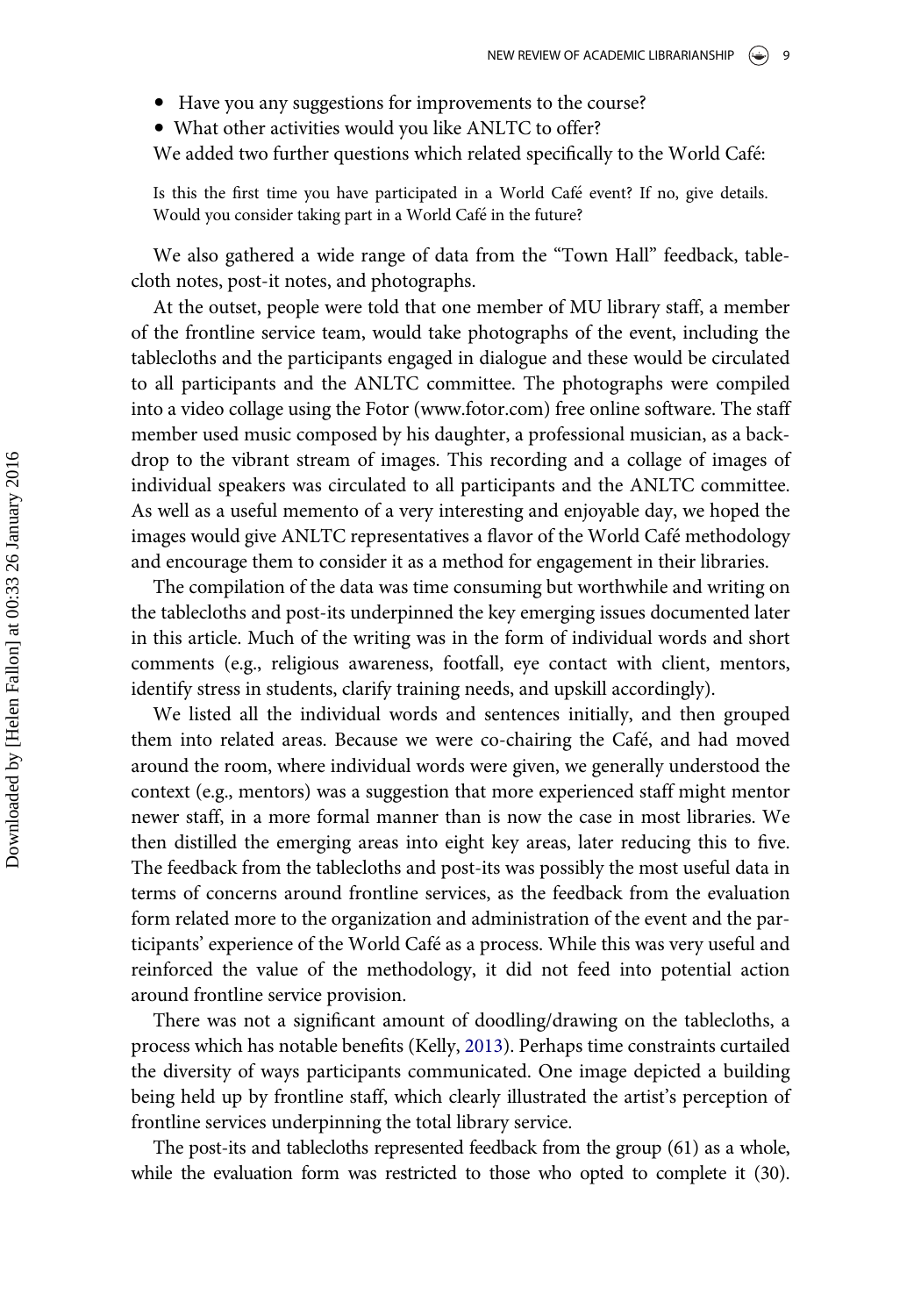Again, bus schedules that delayed the start of the event made it rather rushed at the end and this is likely to be the reason for the noncompletion of the evaluation forms.

The "town hall" feedback, a 20 minute open discussion after the rounds of dialogue, related both to the process and to the concerns articulated on the tablecloths and post-its. Notes were taken and this fed into the feedback.

### Results and discussion

There were 61 delegates and 30 evaluation forms were returned, which was a response rate of slightly less than 50%.

In reviewing the full program, 13 respondents found the World Cafe the most useful part of the day. Eleven selected the presentations on frontline services in the participating libraries and the remaining six selected the tours, meeting colleagues from different institutions, and gaining insights into how other libraries operate. One person responded that it was all useful:

The group discussion and the informality of the World Cafe which made it easier for everyone to chat/discuss. (comment by participant)

Four respondents found the World Cafe too short, one found it too rushed. Participants would have liked time for more questions and discussion throughout the day.

Improvements suggested lengthening time for the World Cafe, having World Cafés more frequently, having smaller tables, encouraging more integration of people from different libraries, a more focused topic, and better time management throughout the day.

Participants reported that they would like more events such as the Innovation Day, more courses for frontline staff, and more opportunities to meet.

For 25 of the 30 respondents, it was their first experience of World Cafe. The five with previous experience of the model included staff from MU Library who participated in a World Cafe relating to the development of a new organizational structure in 2012 and a Library Strategic Plan 2015 World Cafe, and staff from Queen's University Belfast (QUB) who participated in "Civic Conversations Belfast" & "Translating Values Workshop," both of which had used the World Café methodology. All 30 respondents said they would participate in a World Cafe in the future.

The Town Hall Feedback session involved the 61 attendees. Some of the feedback related to the process itself.

Very enjoyable and informative day, great to meet colleagues from other institutions and get discussions going.

The informality of the café atmosphere made it easier to speak and everyone's voice was heard.

Excellent process. We could we do it with our users.

Would have liked a longer session.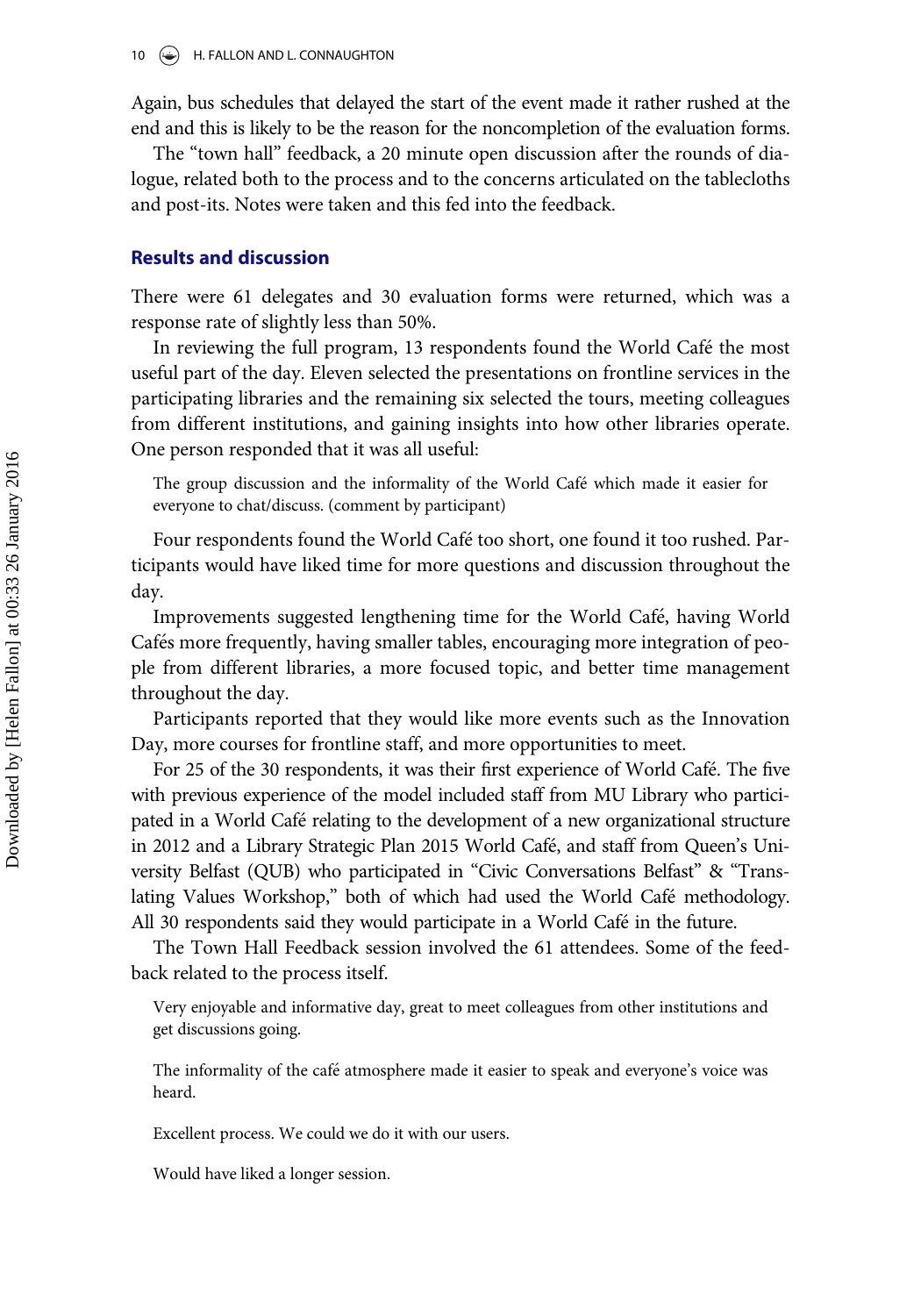The hospitality element was also welcomed "Chocolate is good!"

The feedback from the tablecloths, post-its, notes, and photographs was presented as a short report, with an accompanying video showing the café in action, and sent to the participants and the ANLTC committee.

The five key emerging themes are now discussed in turn.

#### Emerging themes

# Challenge of providing frontline services to an increasingly diverse user population

Higher education institutions in the Republic of Ireland (RoI) have traditionally had a homogenous user group, comprised primarily of school leavers in the 18-21 age cohort. This is changing. Between 2005 and 2014, the number of international students enrolling in Higher Education courses has grown almost 52% (Ireland, Higher Education Authority, 2015). In 2013/2014, the Irish Higher Education Authority (HEA) reported that 7% of all full-time undergraduate new entrants to higher education were international students: 23% from the EU, 39% from Asia, 26% from North America, and 12% from other parts of the world (Ireland, Higher Education Authority, 2015).

Ireland is targeting a doubling of the number of international student numbers attending Irish higher education institutions by 2020. (Ireland, Higher Education Authority, 2015, p. 31)

The feedback from the World Cafe indicated there is a need for customer care in the context of new user groups, including students from different ethnic backgrounds. Although percentages are still small by international standards, this group, which includes members of the Irish travelling community (0.1%), African (0.8%), Chinese (0.8%), and other Asian backgrounds (1.5%) (Ireland, Higher Education Authority, [2015](#page-15-15)), will grow and there is a need for customer care training in the context of different cultures and traditions.

In 2013/2014, 6.6% of new entrants to higher education indicated that they have a disability, with 49.6% of this group indicating they required support for their disability. A total of 24.5% of respondents who registered as having a disability have a "psychological/emotional condition" including mental health issues (Ireland, Higher Education Authority, [2015](#page-15-15), p. 27). This need has been recognized by the HEA who have developed the self-directed online Leadership, Equality and Diversity (LEAD) training program, which is being promoted in all HEA institutions.

In 2013/2014, 13% of full-time undergraduate new entrants were mature (23 years of age or over on entry), whereas 80% of part-time undergraduate new entrants were mature (Ireland, Higher Education Authority, [2015\)](#page-15-15). Participants in the World Cafe felt that mature students generally need more assistance from library staff.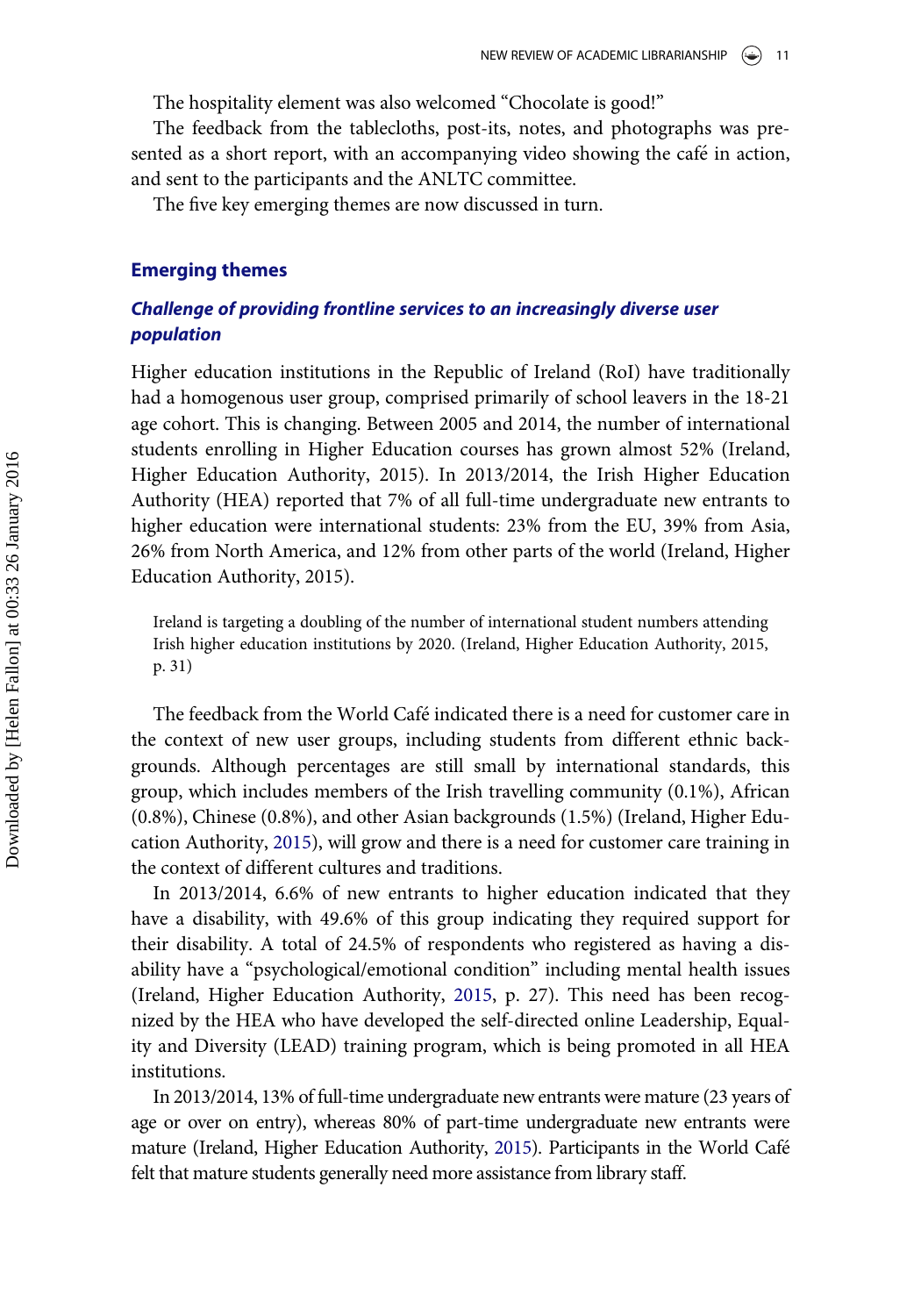#### Need to provide more with less

Following a period of economic stringency, brought about by a severe decline in the Irish economy, staffing levels are lower than a decade ago and promotion opportunities are limited. The number of non academic staff across the Irish Higher Educational sector has dropped 14% between 2009 and 2013 (Ireland, Higher Education Authority, [2015,](#page-15-15) p. 41).

Recurrent funding for Higher Education, across all RoI HE Institutions, fell by 32.6% between 2009 and 2014 (Irish Universities Association, [2015](#page-15-15)). A recruitment embargo, in place until recently, curtailed the recruitment of new staff and the replacement of staff who retired and the impact of that embargo is still being felt. Articulating this helped people realize that their experience was shared by their colleagues "We are all in the same boat" and people articulated the need for acknowledgement and recognition in the workplace.

# Challenge of providing a consistently high level of service and changing user expectations

Library users expect a consistently high level of service with library-related queries and increasingly non-library specific queries (e.g., IT support and specialized research support). Participants noted that frontline staff are often approached with queries that relate to other areas on campus and issues that are not library specific. They felt that the Library is often perceived as a "one-stop-shop." While frontline staff are often very capable at answering a variety of queries, it can increase workloads and requires broader knowledge.

Another change for most of the participating libraries is that they now work alongside colleagues from the Institution's IT department. This model—an IT help desk with or near the information desk—is relatively new in Irish University libraries. Library users expect a high level of customer service be it from library staff or IT staff, they do not distinguish between the services, although they may have different priorities and service ethos.

#### Marketing the library and promoting service

Some of the feedback from participants in the World Café related to library marketing and promotion, with a recognition that frontline service is key to the marketing of the Library. The question arose as to whether we are doing enough to promote what we do. It was noted that effective marketing can be done on a relatively small budget with a diverse range of social media and many of the participating libraries have an effective social media presence. Participants noted that frontline staff also have a responsibility to promote services such as information about subject librarians, information skills tutorials and referencing classes run by librarians.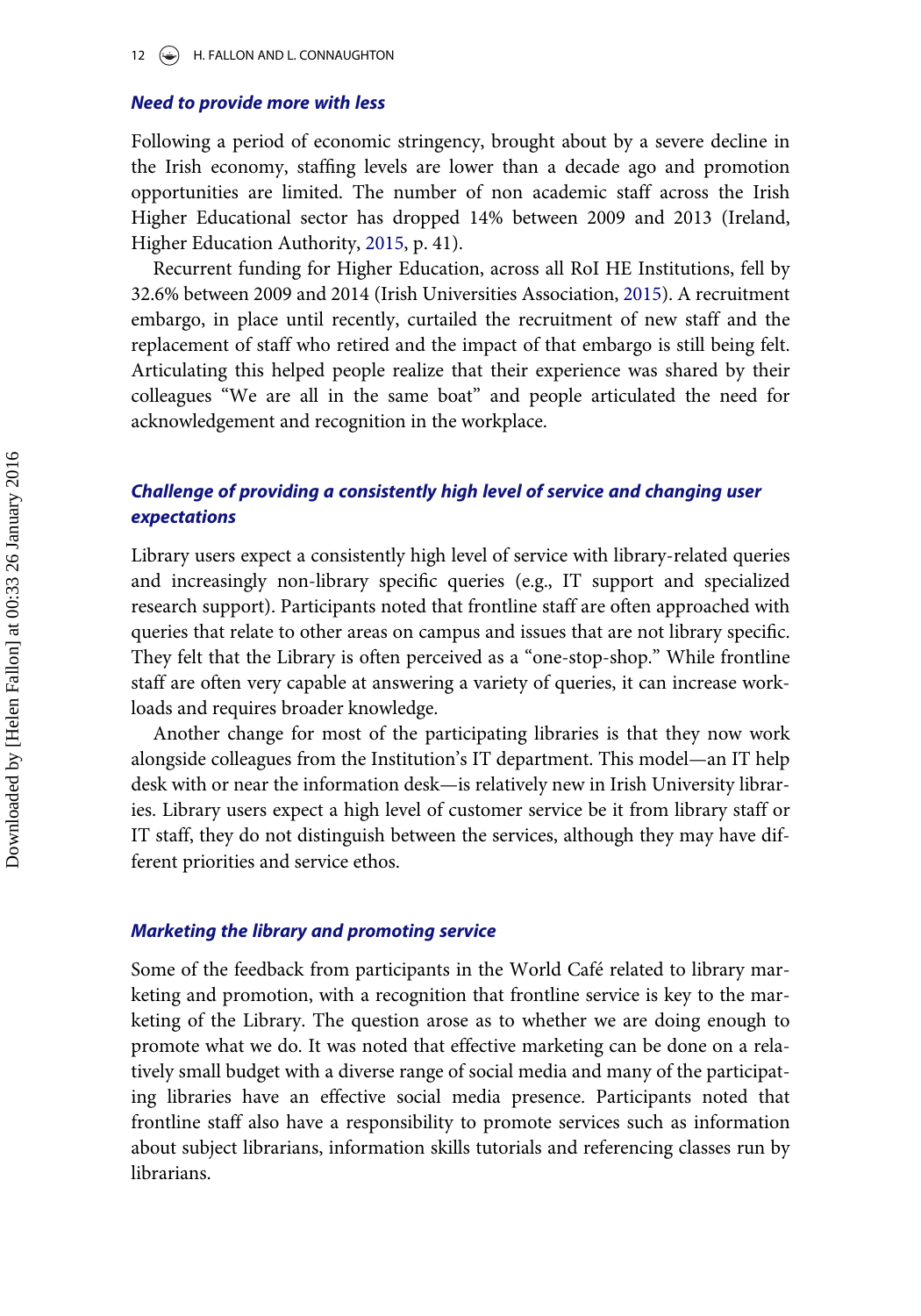# Need for constant upskilling and professional development and the lack of opportunities for career advancement

Library users' needs are constantly changing and evolving. Library staff must keep up to date with new developments such as discovery solutions and self-service developments. The Academic and National Library Training Co-operative (ANLTC), was established in 1995 as a collaborative partnership to provide training opportunities for the library sector and runs a program of short courses each year. The Library Association of Ireland (LAI) also provide a range of programs, including the 23 Things online program, which covers using social media and webbased tools. The LIR HEAnet User Group for Libraries runs an annual seminar on technological advancements that many library staff attend.

The "job swop" initiative, which is part of Library Ireland Week, offers one-day job swop opportunities, which can be enriching as noted by Gardiner, who found it offered an "opportunity to see how the library service operates in a different environment" (Gardiner, [2013](#page-15-12), p. 24).

At a local level, most ANLTC-member institutions have institutional staff development offices. These internal units traditionally offer courses that are not library specific (e.g., presentation skills, using MS Office, etc.). However, these units have also suffered from budgetary constraints. Individual university units such as Student Services and Access Office provide a range of in-house events. These are frequently briefings on dealing with mental health issues, student stress and various disabilities including Asperger's Syndrome. Libraries also provide on the job training and briefings on topics such as discovery solutions, in-house IT systems, VLE's and using specific information resources. A more formal system of mentoring was suggested as a possible way to address the need for constant upskilling.

Because of the nature of frontline service provision and the need for back up staff, providing developmental opportunities for frontline staff can present challenges.

As in most countries, for a library assistant to progress to a librarian post they must complete a Master of Library and Information Studies. While there are now distance education opportunities, completing such programs requires time and money. While some institutions provide funding toward these programs, this is not the case across the sector.

Another challenge is staff mobility. With a population of 4.6 million people (Central Statistics Office, [2015\)](#page-15-16) and seven Universities, the RoI is small and there is a limited number of libraries and library posts.

There was a recognition and discussion of these issues during the Cafe.

#### Conclusion

While the dialogue in the World Café is extremely valuable as a process, it is important that it leads to action. We submitted a short report to participants and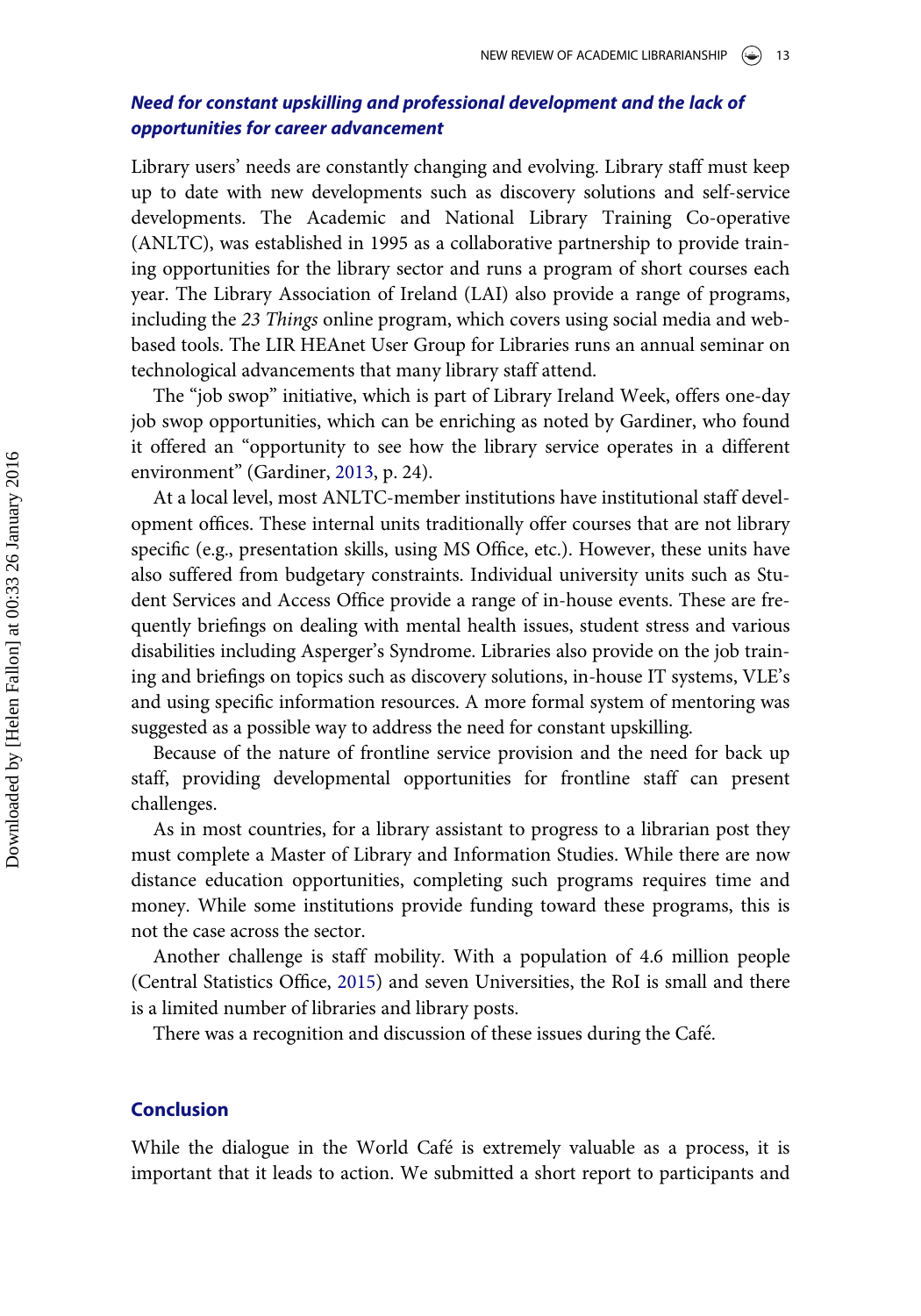to ANLTC. In our report we suggested action at both local and national level (via ANLTC) over an 18-month period.

At the local level we recommended that frontline staff should be encouraged and facilitated to participate in the self-directed online LEAD (Living, Equality, and Diversity) program [\(https://www.leadequalitynetwork.com/\)](https://www.leadequalitynetwork.com/). We also recommended that locally, libraries work with university units such as Student Services/Access Office, among others, to arrange training for frontline/library staff on how to offer the best customer service for a diverse user body. At the national level (ANLTC), we suggested organizing a seminar devoted to frontline service provision in 2016, which would bring back together many of the participants in the World Café.

We found the World Café was a creative way of generating discussion and sharing experiences of frontline service provision. It gave participants an opportunity to share their views, discuss their concerns, and make suggestions. The World Cafe had a context and a clear purpose and this was vital to ensuring its success. The fact that issues of concern to all were explored provided a sense of cohesion to the process. Participants got to talk about issues that concerned them with colleagues from other libraries and got a good sense of what is happening nationally. The Cafe moved away from traditional seminar methods where participants are frequently the recipients of knowledge created elsewhere to being engaged in the process of knowledge creation through sharing experiences and information. The method generated a sense of inclusiveness; all were equal participants in the conversation regardless of their institution or post.

This was the first Library World Cafe offered to staff from all Irish university libraries. It provided a new experience for many of the participants and a different perception of how feedback could by elicited and knowledge generated and shared. Some of the participants remarked that they would use World Cafe in their own organizations. Having library staff from Queens University Belfast (QUB) was also very insightful for participants. The two universities in Northern Ireland; University of Ulster (UU) and QUB are part of the UK higher education system and had different experiences to share, including the QUB recent Customer Service Excellence Award (Traynor, [2015](#page-15-17))

Hosting a World Cafe is definitely more time consuming than hosting a traditional seminar or meeting. However, we feel it was worthwhile. The fact that the café was shorter than we had planned is a limitation, but we would hope that further practice and research will build on this experience. Overall, this was a very positive experience and something we would certainly consider doing again in the future.

#### References

<span id="page-14-1"></span>Benson-Rea, M., & Wilson, H. (2003). Networks, learning and the lifecycle. European Management Journal, 21(5), 588–597. doi:[10.1016/S0263-2373\(03\)00108-7](http://dx.doi.org/10.1016/S0263-2373(03)00108-7)

<span id="page-14-0"></span>Brown, J., & Isaacs, D. (2005). The world cafe: Shaping our futures through conversations that matter. San Francisco, CA: Berrett-Koehler.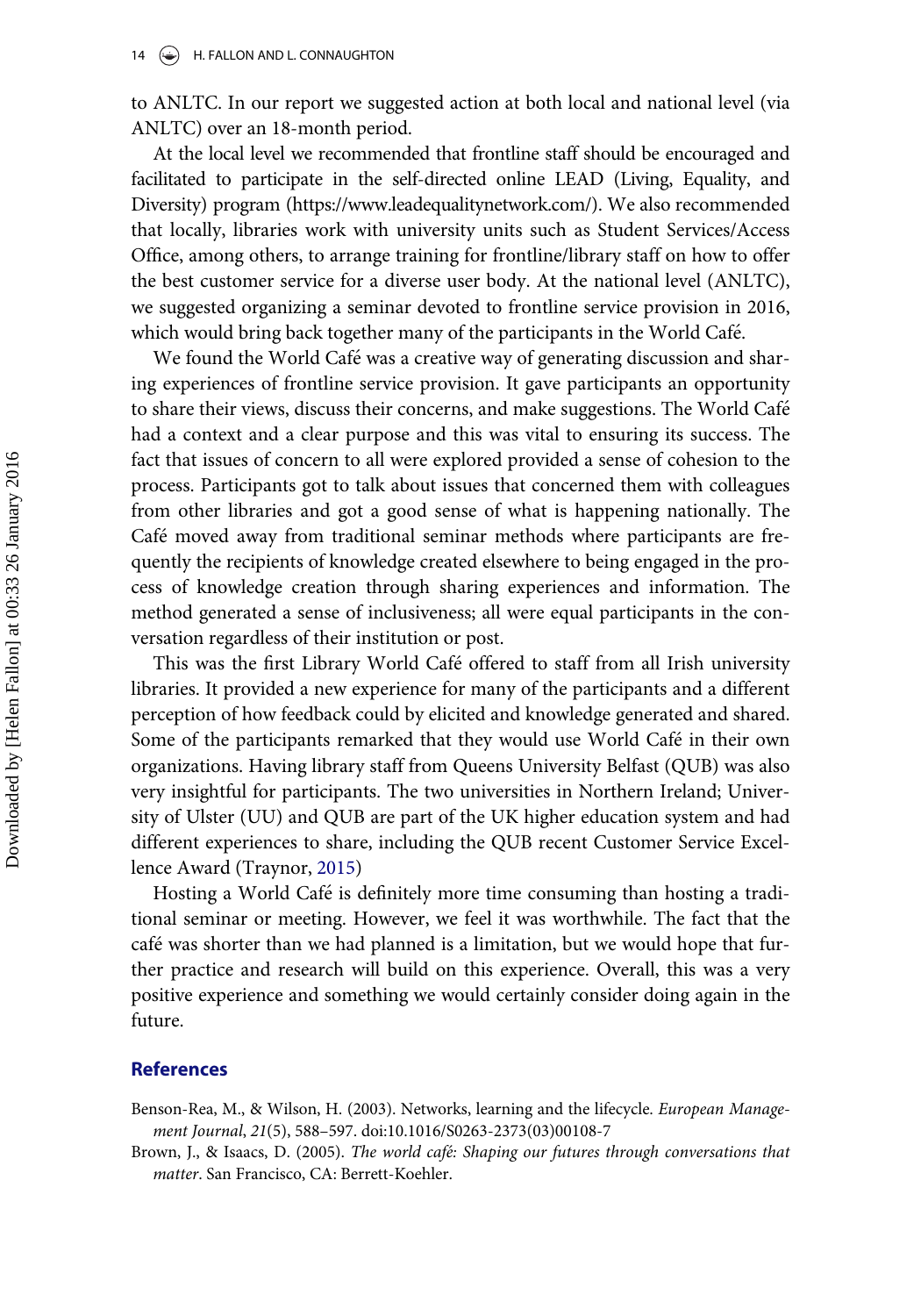- <span id="page-15-2"></span>Brown, J., Isaacs, D., Margulies, N., & Warhaftig, G. (1999). The World Cafe: Catalyzing largescale collective learning. Leverage Magazine, 33, 1–2.
- Brown, J., Issacs, D., & Tan, S. (2008). Multi-generational collaboration: Shaping tomorrow, together. Kosmos, 7(2), 32–33.
- <span id="page-15-9"></span>Burke, C., & Sheldon, K. (2010). Encouraging workplace innovation using "World Cafe" model. Nursing Management, 17(7), 14–19.
- <span id="page-15-13"></span>Carlmark, C. (2005). What's in the middle of the table? Scandinavian sustainability forum. In J. Brown & D. Isaacs (Eds.). The world café: Shaping our futures through conversations that matter (pp. 124–136). San Francisco, CA: Berrett-Koehler.
- <span id="page-15-0"></span>Fallon, H., & Bean, E. (2014). Hosting a world cafe: Experiences at the National University of Ireland Maynooth. SCONUL Focus, 60, 72–74.
- <span id="page-15-7"></span>Fouche, C., & Light, G. (2010). An invitation to dialogue: "The World Cafe" in Social Work. Qualitative Social Work, 10(1), 28–48. doi[:10.1177/1473325010376016](http://dx.doi.org/10.1177/1473325010376016)
- <span id="page-15-6"></span>Fullarton, C., & Palermo, J. (2008). Evaluation of a large group method in an educational Institution: The World café versus Large Group facilitation. Journal of Institutional Research, 14(1), 109–117.
- <span id="page-15-12"></span>Gardiner, B. (2013). Library Ireland Week Staff Exchange Scheme: Diary of an exchange. An Leabharlann. The Irish Library, 22(1), 23–24.
- <span id="page-15-16"></span>Ireland, Central Statistics Office. (2015). Population and migration estimates April 2015. Retrieved from [http://www.cso.ie/en/releasesandpublications/er/pme/populationandmigra](http://www.cso.ie/en/releasesandpublications/er/pme/populationandmigrationestimatesapril2015/) [tionestimatesapril2015/](http://www.cso.ie/en/releasesandpublications/er/pme/populationandmigrationestimatesapril2015/)
- <span id="page-15-15"></span>Ireland, Higher Education Authority. (2015). Key facts and figures: Higher Education 2013/14. Retrieved from [http://www.hea.ie/sites/default/](http://www.hea.ie/sites/default/files/final_key_facts_figures_2013_14.pdf)files/final\_key\_facts\_figures\_2013\_14.pdf
- Ireland, Oireachtas Library and Research Service. (2014). Higher education in Ireland: For economy and society? (p. 2). Retrieved from [http://www.oireachtas.ie/parliament/media/housesof](http://www.oireachtas.ie/parliament/media/housesoftheoireachtas/libraryresearch/spotlights/Spotlight_higher_education_for_upload_155719.pdf) [theoireachtas/libraryresearch/spotlights/Spotlight\\_higher\\_education\\_for\\_upload\\_155719.pdf](http://www.oireachtas.ie/parliament/media/housesoftheoireachtas/libraryresearch/spotlights/Spotlight_higher_education_for_upload_155719.pdf)
- <span id="page-15-5"></span>Hovath, B. (2005). Building on traditions of dialogue: Saudi Aramco. In J. Brown & D. Isaacs (Eds.), The world café: Shaping our futures through conversations that matter (pp. 71-77). San Francisco, CA: Berrett-Koehler.
- Hurley, T., & Brown, J. (2009). Conversational leadership: Thinking together for a change. The Systems Thinker, 20(9), 2–7.
- Irish Universities Association. (2015). University fast facts. Retrieved [http://www.iua.ie/the](http://www.iua.ie/the-irish-universities/university-fast-facts/)[irish-universities/university-fast-facts/](http://www.iua.ie/the-irish-universities/university-fast-facts/)
- <span id="page-15-1"></span>Jorgenson, J., & Steier, F. (2013). Frames, framing, and designed conversational processes Lessons from the World Cafe. The Journal of Applied Behavioural Science, 49(3), 388–405. doi:[10.1177/0021886313484511](http://dx.doi.org/10.1177/0021886313484511)
- <span id="page-15-14"></span>Kelly, S. (2013). The benefits of using graphic recording/graphic facilitation. Retrieved from [http://www.theworldcafe.com/wp-content/uploads/2015/07/graphicBene](http://www.theworldcafe.com/wp-content/uploads/2015/07/graphicBenefits.pdf)fits.pdf
- <span id="page-15-8"></span>Ritch, E. L., & Brennan, C. (2010). Using World Cafe and drama to explore older people's experience of financial products and services. International Journal of Consumer Studies, 34(4), 405–411. doi[:10.1111/j.1470-6431.2010.00881.x](http://dx.doi.org/10.1111/j.1470-6431.2010.00881.x)
- <span id="page-15-3"></span>Schieffer, A., Isaacs, D., & Gyllenpalm, B. (2004). The World Cafe: Part one. World, 18 (8), 1–9.
- <span id="page-15-4"></span>Senge, P. M. (1990). The fifth discipline: The art and practice of the learning organization. New York, NY: Currency Doubleday.
- <span id="page-15-10"></span>Sheridan, K., Adams-Eaton, F., Trimble, A., Renton, A., & Bertotti, M. (2010). Community engagement using World Café: The Well London Experience. Groupwork, 20(3), 32-50.
- <span id="page-15-11"></span>Thunberg, O. A. (2011). World cafés and dialog seminars as processes for reflective learning in organisations. Reflective Practice, 12(3), 319–333. doi[:10.1080/14623943.2011.571864](http://dx.doi.org/10.1080/14623943.2011.571864)
- <span id="page-15-17"></span>Traynor, E. (2015). Customer Service Excellence (CSE) in Library Services, Queen's University Belfast. SCONUL Focus, 64, 5–7.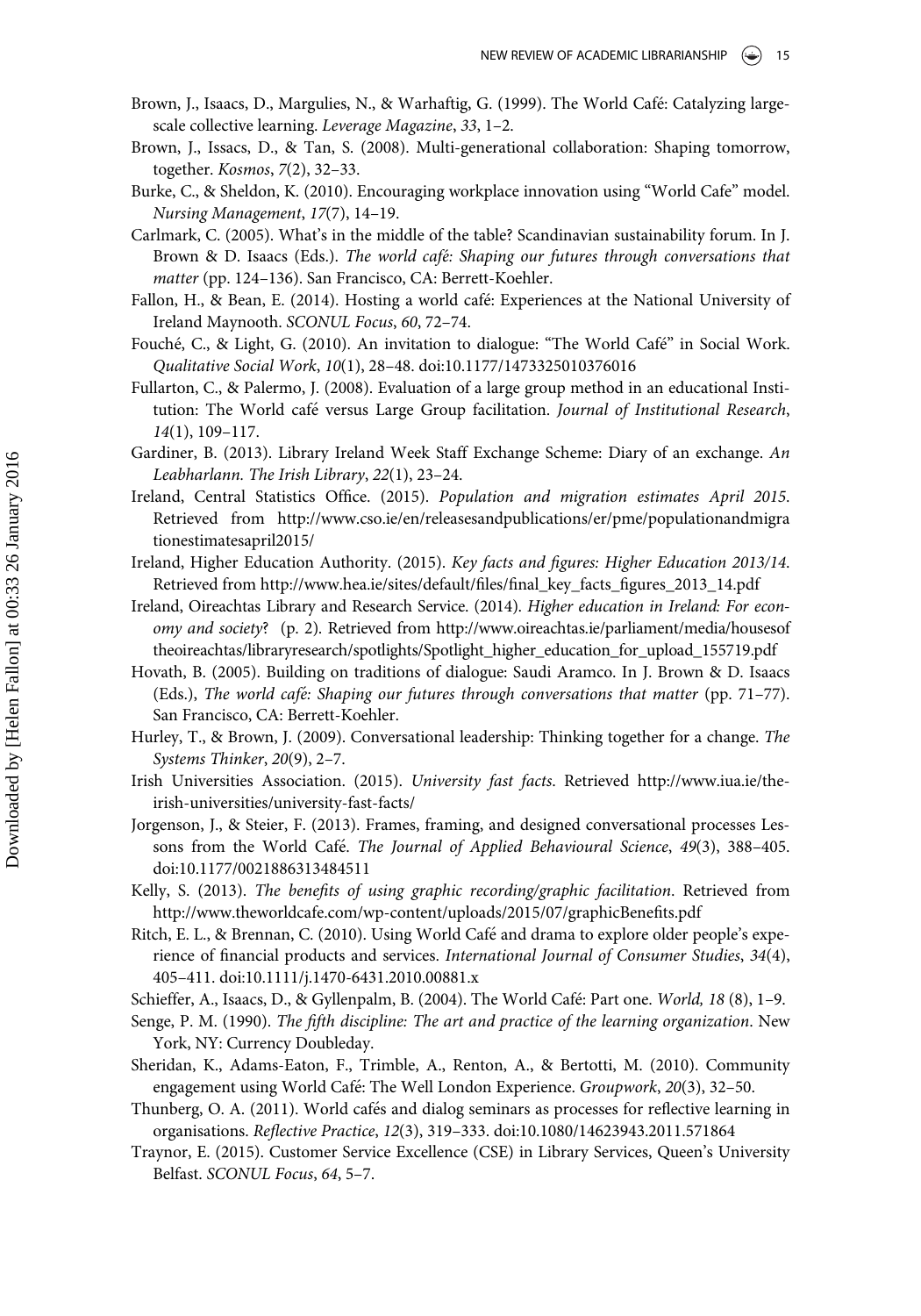#### 16  $\leftrightarrow$  H. FALLON AND L. CONNAUGHTON

<span id="page-16-0"></span>Vogt, E. (2005). The World Cafe Hosting Guide. In J. Brown & D. Isaacs, (Eds.), The world cafe: Shaping our futures through conversations that matter (pp. 162–175). San Francisco, CA: Berrett-Koehler.

World Cafe. (2015). Guidelines. Retrieved from<http://www.theworldcafe.org>

World Cafe Community Foundation. (2015). A quick reference guide for hosting World Cafe. Retrieved from [http://www.theworldcafe.com/wp-content/uploads/2015/07/Cafe-To-Go-](http://www.theworldcafe.com/wp-content/uploads/2015/07/Cafe-To-Go-Revised.pdf)[Revised.pdf](http://www.theworldcafe.com/wp-content/uploads/2015/07/Cafe-To-Go-Revised.pdf)

# Appendix A

# Evaluation Form



**CONUL (Staff Training and Development)** 

| Course Title: |  |
|---------------|--|
| Presenter:    |  |
| Venue:        |  |
| Date:         |  |

We would be grateful if you would complete the following evaluation form. This will help us in planning future programmes.

Please rate each statement below by ticking the appropriate box.

|                                                       | StronglyDisagree | Disagree | Agree | StronglyAgree |
|-------------------------------------------------------|------------------|----------|-------|---------------|
| <b>Content and Design</b>                             |                  |          |       |               |
| The objectives for the course were clearly identified | 0                | 0        | 0     | 0             |
| The course was relevant to my needs                   | O                | 0        | ο     | 0             |
| The pace of the course was appropriate                | O                | O        | O     | O             |
| Handouts/materials were appropriate and useful        | O                | O        | ი     | O             |
| Practical sessions were well organized                | O                | O        | O     | O             |
| Subject matter was covered to an appropriate level    | o                | O        | o     | o             |
| Presentation                                          |                  |          |       |               |
| Presenter demonstrated good knowledge of subject      | 0                | 0        | o     | O             |
| The material was presented clearly                    | O                | ο        | ο     | 0             |
| The pace of the presenter was appropriate             | O                | 0        | ο     | 0             |
| The presenter was responsive to questions             | O                | ο        | ο     | O             |
| Audio-visual aids were high quality and effective     | ο                | O        | o     | o             |
| <b>Venue and Administration</b>                       |                  |          |       |               |
| Pre course administration was satisfactory            | O                | ο        | 0     | 0             |
| The training room was comfortable                     | O                | ο        | ο     | 0             |
| Equipment for sessions was satisfactory               | ο                | ο        | ο     | O             |
| The catering was good                                 | 0                | o        | o     | 0             |
| <b>Overall Course Satisfaction</b>                    |                  |          |       |               |
| Overall the course met my objectives                  | o                | o        | o     | O             |
| Overall I was satisfied with this course              | ο                | ο        | 0     | 0             |